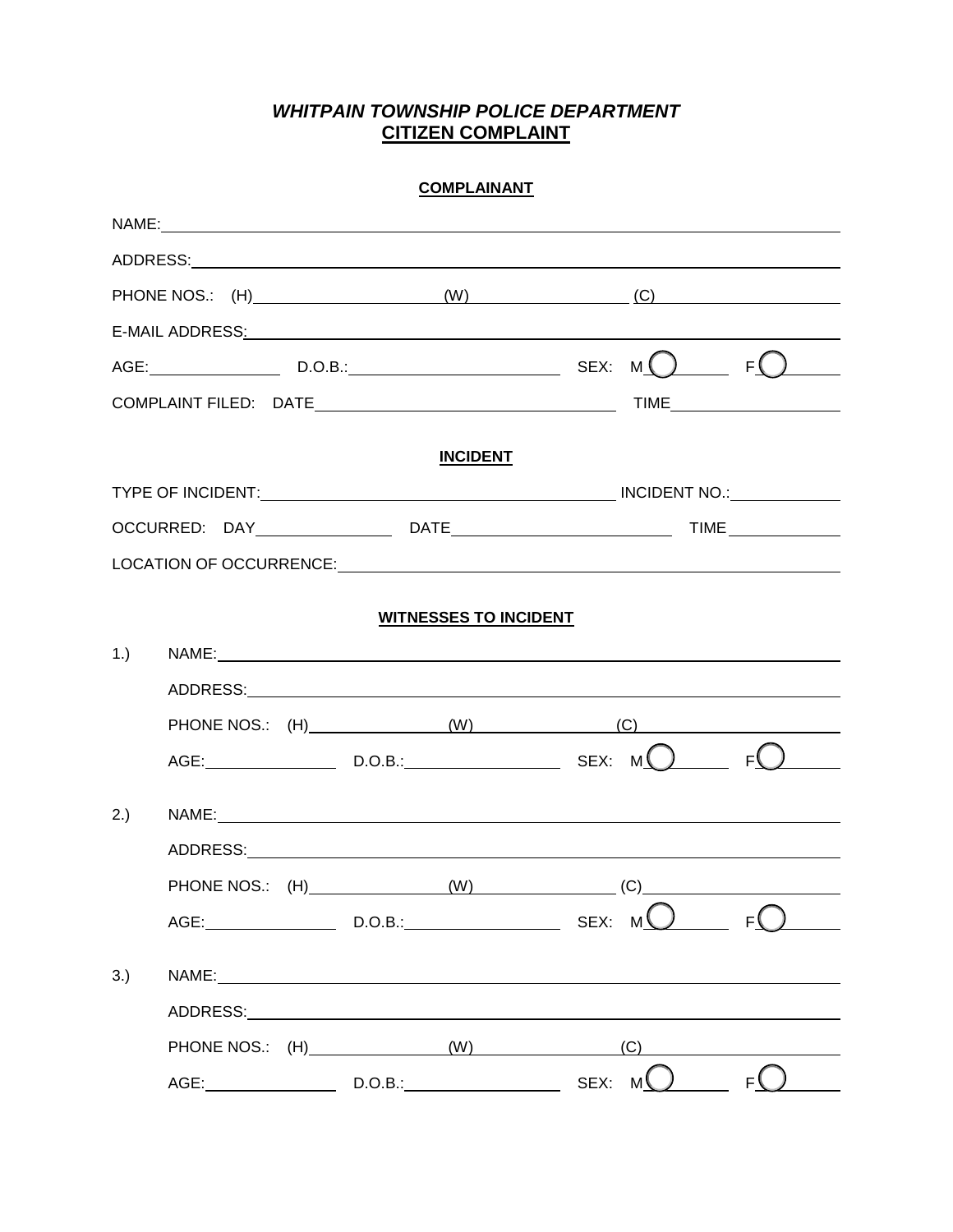## **ACCUSED OFFICER(S)**

| <b>NAME</b>                                                                                                                                                                                                                          | <b>BADGE NO.</b>  |  |  |  |  |  |
|--------------------------------------------------------------------------------------------------------------------------------------------------------------------------------------------------------------------------------------|-------------------|--|--|--|--|--|
| 1.)                                                                                                                                                                                                                                  |                   |  |  |  |  |  |
| 2.)                                                                                                                                                                                                                                  |                   |  |  |  |  |  |
| 3.)                                                                                                                                                                                                                                  |                   |  |  |  |  |  |
| Were there other Officers present? Yes $\bigcirc$<br>No C<br><b>NAME</b>                                                                                                                                                             | <b>BADGE NO.</b>  |  |  |  |  |  |
| 1.)                                                                                                                                                                                                                                  |                   |  |  |  |  |  |
| 2.)<br>3.)                                                                                                                                                                                                                           |                   |  |  |  |  |  |
| Yes $\bigcup$<br>$No$ $($<br>Were other departments involved?<br><b>OFFICER'S NAME</b>                                                                                                                                               | <b>DEPARTMENT</b> |  |  |  |  |  |
| 1.)<br>the control of the control of the control of the control of the control of the control of the control of the control of the control of the control of the control of the control of the control of the control of the control |                   |  |  |  |  |  |
| 2.)                                                                                                                                                                                                                                  |                   |  |  |  |  |  |
| 3.)                                                                                                                                                                                                                                  |                   |  |  |  |  |  |
|                                                                                                                                                                                                                                      |                   |  |  |  |  |  |
|                                                                                                                                                                                                                                      |                   |  |  |  |  |  |
| Are there related reports, Citations, etc. associated with this matter?<br>No<br>Yes<br>If yes, list below and attach copies of same, if available.                                                                                  |                   |  |  |  |  |  |
| RELATED INCIDENT REPORT NO.: NATIONAL PROPERTY OF A SERIES AND THE SERIES OF A SERIES OF A SERIES OF A SERIES OF A SERIES OF A SERIES OF A SERIES OF A SERIES OF A SERIES OF A SERIES OF A SERIES OF A SERIES OF A SERIES OF A       |                   |  |  |  |  |  |
| TRAFFIC CITATION NO.: NON-TRAFFIC CITATION NO.: NON-TRAFFIC CITATION NO                                                                                                                                                              |                   |  |  |  |  |  |
| CRIMINAL COMPLAINT:<br><u> 1980 - Johann Barbara, martxa a shekara 1980 - An tsaran 1980 - An tsara 1980 - An tsara 1980 - An tsara 198</u>                                                                                          |                   |  |  |  |  |  |
| Yes<br>Did complainant make a written statement?                                                                                                                                                                                     | No. <u>(</u>      |  |  |  |  |  |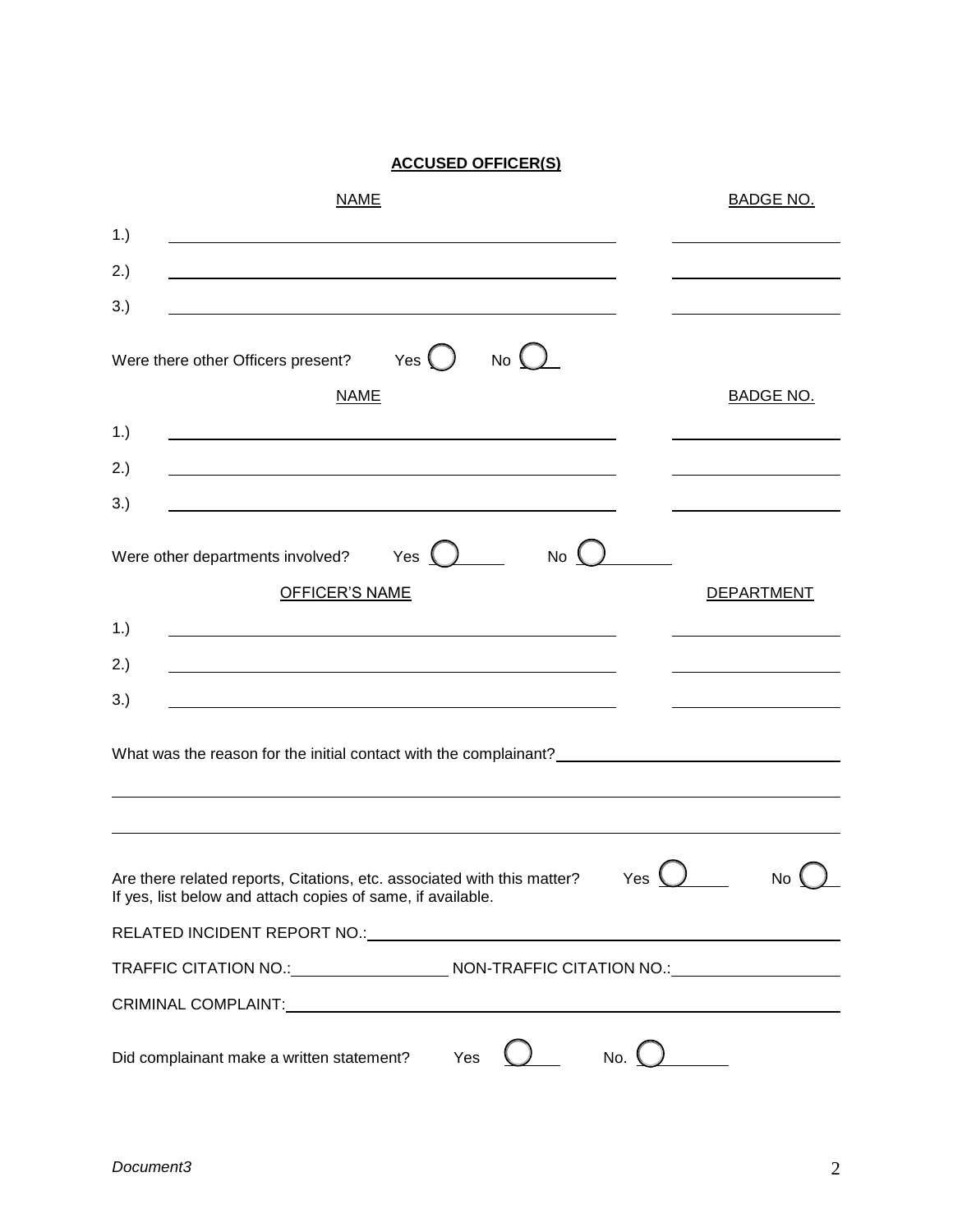## **CITIZEN STATEMENT**

| <u>CITIZEN STATEMENT</u>                                                                      |                                                                                                                                                                                                                                |  |  |  |  |  |  |
|-----------------------------------------------------------------------------------------------|--------------------------------------------------------------------------------------------------------------------------------------------------------------------------------------------------------------------------------|--|--|--|--|--|--|
|                                                                                               |                                                                                                                                                                                                                                |  |  |  |  |  |  |
|                                                                                               | STATEMENT BY: NATIONAL CONTRACT CONTRACT CONTRACT CONTRACT CONTRACT CONTRACT CONTRACT CONTRACT CONTRACT CONTRACT CONTRACT CONTRACT CONTRACT CONTRACT CONTRACT CONTRACT CONTRACT CONTRACT CONTRACT CONTRACT CONTRACT CONTRACT C |  |  |  |  |  |  |
|                                                                                               |                                                                                                                                                                                                                                |  |  |  |  |  |  |
| <b>NARRATIVE (PAGE 1)</b>                                                                     |                                                                                                                                                                                                                                |  |  |  |  |  |  |
| Please list, in as much detail as possible, the incident that led you to file this complaint. |                                                                                                                                                                                                                                |  |  |  |  |  |  |
|                                                                                               |                                                                                                                                                                                                                                |  |  |  |  |  |  |
|                                                                                               |                                                                                                                                                                                                                                |  |  |  |  |  |  |
|                                                                                               |                                                                                                                                                                                                                                |  |  |  |  |  |  |
|                                                                                               |                                                                                                                                                                                                                                |  |  |  |  |  |  |
|                                                                                               |                                                                                                                                                                                                                                |  |  |  |  |  |  |
|                                                                                               | ,我们也不会有什么。""我们的人,我们也不会有什么?""我们的人,我们也不会有什么?""我们的人,我们也不会有什么?""我们的人,我们也不会有什么?""我们的人                                                                                                                                               |  |  |  |  |  |  |
|                                                                                               |                                                                                                                                                                                                                                |  |  |  |  |  |  |
|                                                                                               |                                                                                                                                                                                                                                |  |  |  |  |  |  |
|                                                                                               | ,我们也不会有什么。""我们的人,我们也不会有什么?""我们的人,我们也不会有什么?""我们的人,我们也不会有什么?""我们的人,我们也不会有什么?""我们的人                                                                                                                                               |  |  |  |  |  |  |
|                                                                                               | ,我们也不会有什么。""我们的人,我们也不会有什么?""我们的人,我们也不会有什么?""我们的人,我们也不会有什么?""我们的人,我们也不会有什么?""我们的人                                                                                                                                               |  |  |  |  |  |  |
|                                                                                               |                                                                                                                                                                                                                                |  |  |  |  |  |  |
|                                                                                               | ,我们也不会有什么。""我们的人,我们也不会有什么?""我们的人,我们也不会有什么?""我们的人,我们也不会有什么?""我们的人,我们也不会有什么?""我们的人                                                                                                                                               |  |  |  |  |  |  |
|                                                                                               |                                                                                                                                                                                                                                |  |  |  |  |  |  |
|                                                                                               |                                                                                                                                                                                                                                |  |  |  |  |  |  |
|                                                                                               |                                                                                                                                                                                                                                |  |  |  |  |  |  |
|                                                                                               |                                                                                                                                                                                                                                |  |  |  |  |  |  |
|                                                                                               |                                                                                                                                                                                                                                |  |  |  |  |  |  |
|                                                                                               |                                                                                                                                                                                                                                |  |  |  |  |  |  |
|                                                                                               |                                                                                                                                                                                                                                |  |  |  |  |  |  |
|                                                                                               |                                                                                                                                                                                                                                |  |  |  |  |  |  |
|                                                                                               |                                                                                                                                                                                                                                |  |  |  |  |  |  |